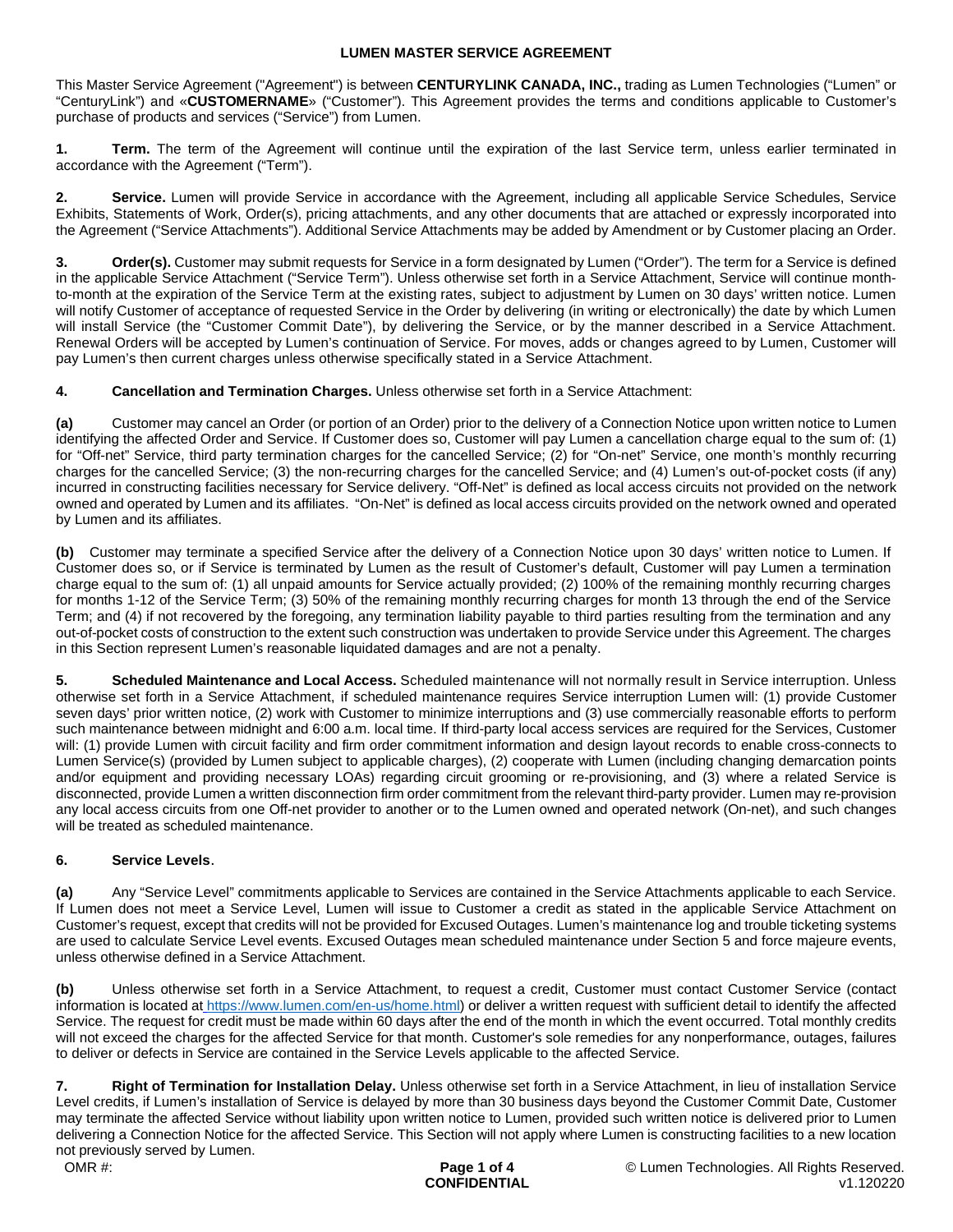**8. Default.** If (a) Customer fails to make any payment when due and such failure continues for five business days after Lumen's written notice, or (b) either party fails to observe or perform any other material term of this Agreement and such failure continues for 30 days after the other party's written notice, then the non-defaulting party may: (i) terminate this Agreement and/or any Order, in whole or in part, and/or (ii) subject to Sections 9.1 (Damages Limitations) and 6 (Service Levels), pursue any remedies it may have at law or in equity.

### **9. Liabilities and Disclaimers.**

**9.1 Damages Limitations.** Neither party will be liable for any damages for lost profits, lost revenues, loss of goodwill, loss of anticipated savings, loss of data or cost of purchasing replacement services, or any indirect, incidental, special, consequential, exemplary or punitive damages arising out of the performance or failure to perform under this Agreement or any Order.

**9.2 Disclaimer of Warranties.** LUMEN MAKES NO WARRANTIES OR REPRESENTATIONS, EXPRESS OR IMPLIED, EITHER IN FACT OR BY OPERATION OF LAW, STATUTORY OR OTHERWISE, INCLUDING WARRANTIES OF MERCHANTABILITY OR FITNESS FOR A PARTICULAR USE, EXCEPT THOSE EXPRESSLY SET FORTH IN THIS AGREEMENT OR ANY APPLICABLE SERVICE ATTACHMENT.

### **10. Billing and Payment.**

**10.1 Commencement of Billing.** Unless otherwise set forth in a Service Attachment, Lumen will deliver written or electronic notice (a "Connection Notice") to Customer when Service is installed, at which time billing will commence ("Service Commencement Date"). If Customer notifies Lumen within three days after delivery of the Connection Notice that Service is not functioning properly, Lumen will correct any deficiencies and, upon Customer's request, credit Customer's account in the amount of 1/30 of the applicable monthly recurring charge (MRC) for each day the Service did not function properly. If Lumen cannot complete installation due to Customer delay or inaction, Lumen may begin charging Customer for the Service, and Customer will pay such charges.

**10.2 Payment of Invoices and Disputes.** Unless otherwise set forth in a Service Attachment, Invoices are delivered or made available monthly and due 30 days after the invoice date. Fixed charges are billed in advance and usage-based charges are billed in arrears. Customer's payments to Lumen must be made via an ACH transfer or any Lumen approved payment portal (e.g., Control Center) in the currency stated on the invoice. Lumen may charge administrative fees where Customer's payment and invoice preferences deviate from Lumen's standard practices. Past due amounts bear interest at 1.5% per month or the highest rate allowed by law (whichever is less). Lumen may charge Customer reasonable attorneys' fees and any third-party collection costs Lumen incurs in collecting such amounts. Customer is responsible for all charges regarding the Service, even if incurred as the result of unauthorized use. If Customer reasonably disputes an invoice, Customer must pay the undisputed amount and submit written notice of the disputed amount (with details of the nature of the dispute and the Services and invoice(s) disputed). Disputes must be submitted in writing within 90 days from the date of the invoice. If Lumen determines in good faith that a disputed charge was billed correctly, Customer must pay such amounts within 10 days after Lumen provides notice of such determination. Customer may not offset disputed amounts from one invoice against payments due on the same or another account.

**10.3 Taxes and Fees.** Customer is responsible for all taxes and fees arising in any jurisdiction imposed on Customer, Lumen or a Lumen affiliate incident to the provision, sale or use of Service. This includes value added, consumption, sales, use, gross receipts, withholding, excise, ad valorem, franchise or other taxes, fees, duties or surcharges (e.g., regulatory and 911 surcharges), along with similar charges stated in a Service Attachment (collectively "Taxes and Fees"). This does not include taxes based on Lumen's net income. Some Taxes and Fees, and costs of administering them, are recovered through a percentage surcharge(s) on the charges for Service. If Customer is required by law to make any deduction or withholding of withholding Taxes from any payment due under this Agreement to Lumen, then, Customer must increase the gross amount payable so that, after any deduction or withholding for such withholding Taxes, the net amount paid to Lumen will not be less than Lumen would have received had no such deduction or withholding been required. Charges for Service are exclusive of Taxes and Fees. Customer may present Lumen with an exemption certificate that eliminates Lumen's obligation to pay certain Taxes and Fees. The exemption will apply prospectively. For additional details on taxes and surcharges that are assessed, visit [www.lumen.com/taxes](http://www.lumen.com/taxes).

**10.4 Credit Approval and Deposits.** Customer will provide Lumen with credit information as requested. Lumen may require Customer to make a deposit as a condition of Lumen's acceptance of any Order or continuation of: (a) usage-based Services; or (b) nonusage based Service where Customer fails to timely pay Lumen or Lumen reasonably determines that Customer has had an adverse change in financial condition. Deposits will not exceed two months' estimated charges for Service and are due upon Lumen's written request. When Service is discontinued, the deposit will be credited to Customer's account and the balance refunded.

**10.5 Regulatory and Legal Changes.** If changes in applicable law, regulation, rule or order materially affect delivery of Service, the parties will negotiate appropriate changes to this Agreement. If the parties cannot reach agreement within 30 days after Lumen's notice requesting renegotiation, Lumen may, on a prospective basis after such 30-day period, pass any increased delivery costs on to Customer. If Lumen does so, Customer may terminate the affected Service on notice to Lumen delivered within 30 days of the cost increase taking effect.

**10.6 Sanctions.** If any type of economic, trade or other governmental or transnational sanction applies to the performance of Lumen's obligations under this Agreement or to Customer's use or permitted resale of a Service, Lumen may immediately terminate the affected Service without liability, upon written notice to Customer.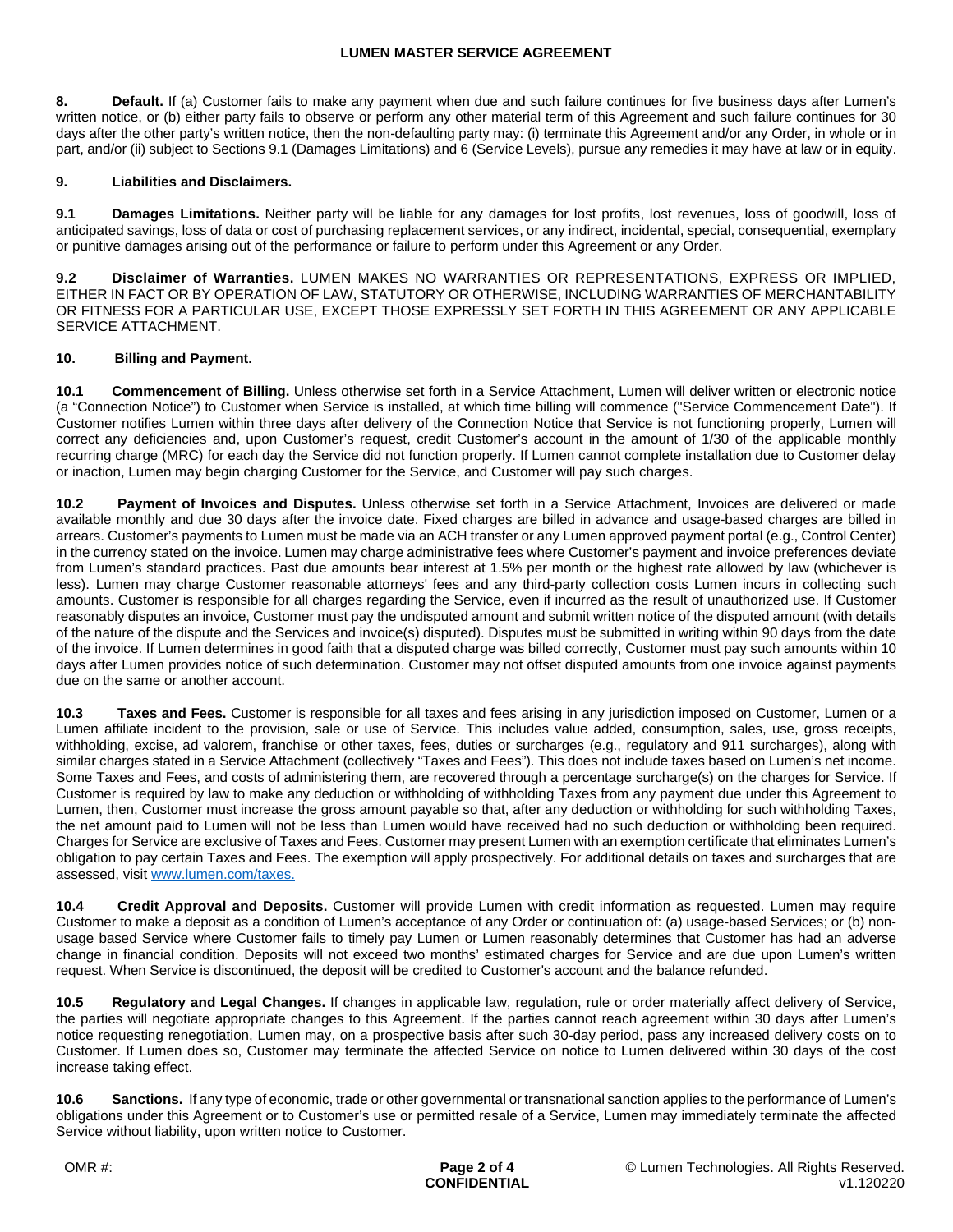**11. Customer Premises; Title to Equipment.** If access to non-Lumen facilities is required for the installation, maintenance, grooming, movement, upgrade and/or removal of Lumen network or equipment, Customer will, at its expense: (a) secure such right of access and (b) arrange for the provision and maintenance of power and HVAC as needed for the proper operation of such equipment and network. Title to Lumen-provided equipment (including software) remains with Lumen. Customer will not create or permit to be created any encumbrances on Lumen-provided equipment.

**12. Acceptable Use Policy and Data Protection.** Customer must comply with the Acceptable Use Policy ("AUP"), which is available at https://www.centurylink.com/aboutus/legal/acceptable-use-policy.html, for Services purchased under this Agreement. Lumen may reasonably modify this policy to ensure compliance with applicable laws and regulations and to protect Lumen's network and customers. If Customer will use the Services to process personal data subject to privacy or data protection law that requires specific terms in place with service providers, Customer is responsible for requesting such terms from Lumen.

**13. International Services.** For Services provided outside the United States, Customer or its local affiliate may be required to enter into a separate local country addendum/agreement (as approved by local authorities) ("LCA") with the respective Lumen affiliate that provides the local Service(s). Such Lumen affiliate will invoice Customer or its local affiliate for the respective local Service(s).

## **14. General Terms.**

**14.1 Force Majeure.** Neither party will be liable, nor will any credit allowance or other remedy be extended, for any failure of performance or equipment due to causes beyond such party's reasonable control ("force majeure event").

**14.2 Assignment and Resale.** Neither party may assign its rights or obligations under this Agreement or any Service Attachment without the prior written consent of the other party, which will not be unreasonably withheld. However, either party may assign its rights and obligations under this Agreement or any Order without the consent of the other party: (1) to any subsidiary, parent, or affiliate that controls, is controlled by, or is under common control with that party; (2) pursuant to the sale or transfer of substantially all of the business or relevant assets of that party; or (3) pursuant to any financing, merger, or reorganization of that party. This Agreement and all Service Attachments will apply to any permitted transferees or assignees. Any assignee of Customer must have a financial standing and creditworthiness equal to or better than Customer's. Unless otherwise set forth in a Service Attachment, Customer may provide Service to third parties or use the Services in connection with goods or services provided by Customer to third parties ("Customer Provided Services"). Customer will indemnify, defend and hold Lumen and its affiliates harmless from any claims arising from or related to any Customer Provided Services. If Customer sells telecommunications services, Customer certifies that it has filed all required documentation and will at all times have the requisite authority with appropriate regulatory agencies respecting the same. Nothing in this Agreement confers upon any third party any right, benefit or remedy.

**14.3 Affiliates.** Lumen may use a Lumen affiliate or a third party to provide Service to Customer, but Lumen will remain responsible to Customer for Service delivery and performance. Customer's affiliates may purchase Service under this Agreement, and Customer will be jointly and severally liable for all claims and liabilities related to Service ordered by any Customer affiliate.

**14.4 Notices.** Notices will be in writing and deemed received if delivered personally, sent via facsimile, pre-paid overnight courier, electronic mail (if an e-mail address is provided below) or sent by U.S. Postal Service or First Class International Post. Unless otherwise provided for in a Service Attachment, requests for disconnection of Service (other than for default) must be submitted to Lumen via Customer's portal at <https://www.centurylink.com/business/login/> or via the following website / link: [https://www.lumen.com/help/en](https://www.lumen.com/help/en-us/disconnects.html)[us/disconnects.html and will be effective 30 days after receipt \(or such longer period set forth in a Service Attachment\). Notices for billing](https://www.lumen.com/help/en-us/disconnects.html)  inquiries/disputes or requests for Service Level credits must be submitted to Lumen via Customer's portal at <https://www.centurylink.com/business/login/>or via Email at: [billing@lumen.com](mailto:billing@lumen.com). Customer failure to follow this process and/or provide complete information may result in continued charges that will not be credited. All legal notices will be addressed to Lumen at: 931 14th St., #900 Denver, CO 80202 USA Attn: Legal Department Fax: 888-778-0054; and to any electronic or physical address of Customer as provided in the Agreement or in its absence, to Customer's address identified on the Order or as reflected in Lumen's records, Attn. General Counsel.

**14.5 Confidentiality.** Neither party will: (a) disclose any of the terms of the Agreement; or (b) disclose or use (except as expressly permitted by, or required to achieve the purposes of, the Agreement) the Confidential Information received from the other party. A party may disclose Confidential Information if required to do so by a governmental agency, by operation of law, or if necessary in any proceeding to establish rights or obligations under the Agreement. Each party will limit disclosure and access to confidential information to those of its employees, contractors, attorneys or other representatives who reasonably require such access to accomplish the Agreement's purposes and who are subject to confidentiality obligations at least as restrictive as those contained in this Agreement. "Confidential Information" means any commercial or operational information disclosed by one party to the other in connection with the Agreement and does not include any information that: (a) is in the public domain without a breach of confidentiality; (b) is obtained from a third party without violation of any obligation of confidentiality; or (c) is independently developed by a party without reference to the Confidential Information of the other party.

**14.6 Intellectual Property Ownership; Use of Name and Marks.** Nothing in the Agreement or the performance of it will convey, license, or otherwise transfer any right, title, or interest in any intellectual property or other proprietary rights held by either party or its licensors. Neither party will use the name or marks of the other party or any of its affiliates for any purpose or issue any press release or public statement relating to this Agreement without the other party's prior written consent.